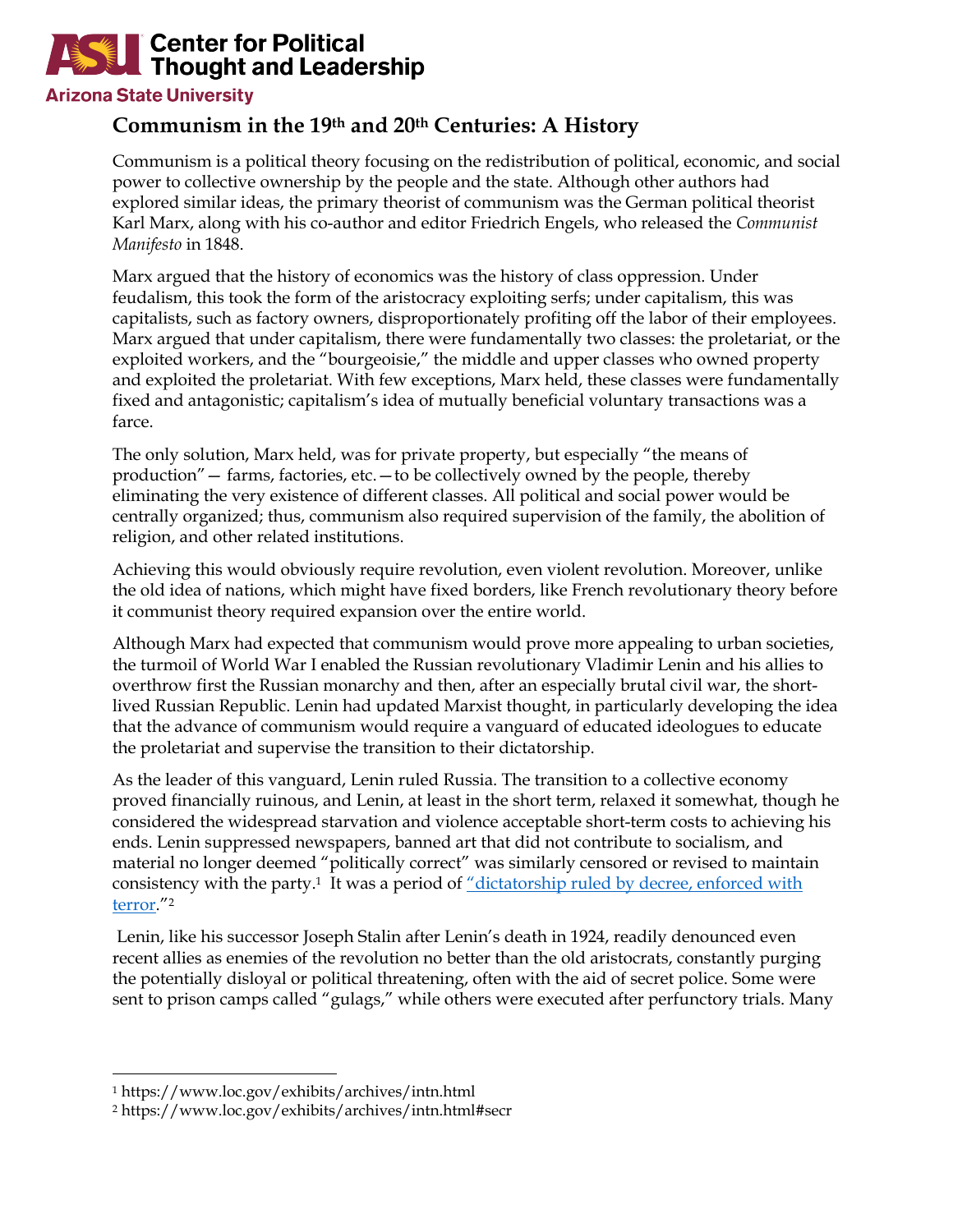were infamously even removed from photos in order to avoid questions about why these individuals were once close with Lenin, Stalin, or other still faithful revolutionaries.

Lenin's successor was Joseph Stalin, who quickly consolidated power, eliminating even many of Lenin's old allies, such as Leon Trotsky, whom many had suspected would be Lenin's successor. (Trotsky was initially exiled, though subsequently murdered, which many believe was on Stalin's orders). Like Lenin, Stalin was comfortable with violence and death as necessary to achieve the success of the revolution. Stalin moved to aggressively collectivize farmland, killing farmers who resisted, especially those demonized as "kulaks."

In 1932 and 1933, roughly 5 million people died in Ukraine alone due to a combination of declining yields and Soviet policies demanding increased production for and contribution to the rest of the Soviet Union, even if the farmers growing it themselves were starving. The exact balance of causes is fiercely debated: many historians label this the *Holodomor* and argue it was largely a conscious decision to starve and crush the spirit of the often rebellious area, whereas defenders of the Soviet Union attribute the death toll to incompetence and the difficulty of the economic transition. (The Soviet Union, with the cooperation of much of the western press, especially the *New York Times's* Walter Duranty, who won a Pulitzer Prize for his reporting, long covered up or suppressed reports of the appalling conditions.)

The so-called Great Terror of the mid- to late-1930s saw a renewed period of mass arrests and executions of possible dissenters. By late 1939, Stalin, aided by allies such as Lavrenti Beria, could effectively rule unchallenged for the rest of his life.

Although Stalin, unlike the more expansionist Lenin or Trotsky, preferred to prioritize consolidating the revolution within the Soviet Union, he too expanded the domain of communism. Stalin made a pact with Nazi Germany to divide Poland between them, invading Poland from the east shortly after Germany did from the west at the start of World War II. The Nazis and Soviets moved to eliminate possible sources of resistance in their territories. For the Soviets, this meant deporting the Polish elites, largely but not exclusively the military, the intellectual classes, and the police, to prison camps. They subsequently executed over 20,000 of them at the Katyn Massacres.

Soon after, Hitler betrayed Stalin, invading the Soviet Union as well. This led the USSR to switch sides to the Allies for the duration of the war. At the war's end, the Soviet Union did not free the people in the former Nazi territory it had captured, but created Soviet-aligned client governments there. In Germany, the Soviets erected a wall bisecting Berlin, which came to be a symbol not just of divided Germany but of Soviet domination. The Soviet puppet states of Eastern Germany, Poland, Czechoslovakia, Hungary, Romania, and Albania were soon folded into the Soviet-controlled treaty known as the Warsaw Pact.

The always fragile alliance between the West and the Soviet Union broke down almost immediately. Although some wanted the United States, especially as the sole country armed with nuclear weapons, to challenge the Soviet Union militarily, President Roosevelt feared dragging the country into further conflict. Instead, after Roosevelt's death, the former Allies oversaw the creation of the NATO alliance to deter communist expansion. The so-called Cold War began, one which in America would be waged by Democrats and Republicans alike, such as Harry Truman, Dwight Eisenhower, John F. Kennedy, Richard Nixon, and Ronald Reagan.

The stakes rose considerably when, in 1949, the Soviet Union tested its own atomic weapons, aided by infiltration of the American government, especially its nuclear program; this